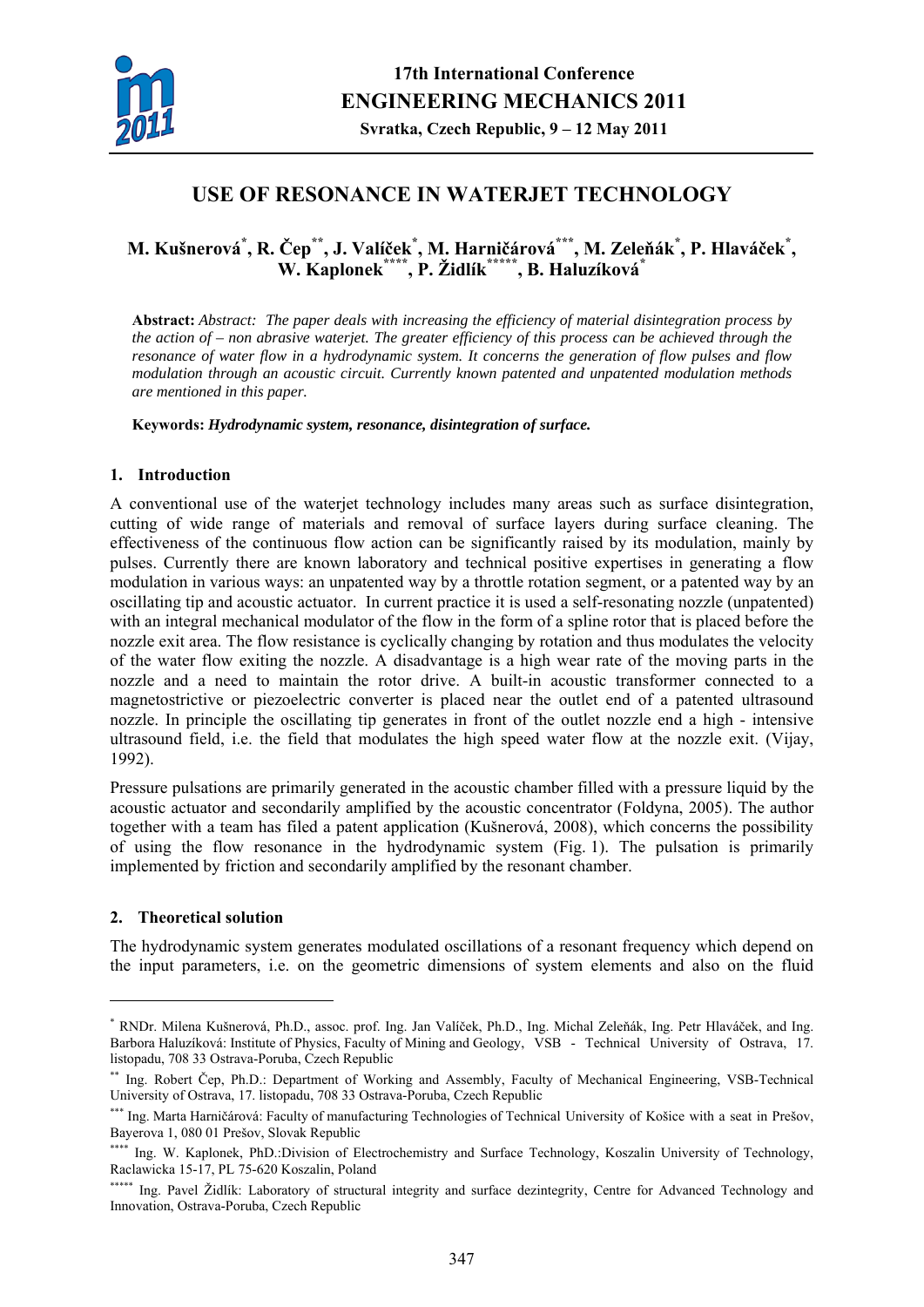pressure settings. The fundamental frequencies of fluid oscillation represent the output parameters.

1. Method of solution is based on the equation of motion, which generally describes the phenomenon of proper oscillations of the system. We compile and solve linear ordinary differential equation with constant coefficients without the right hand side of the equation (1), where *y* is the variable of the oscillation deflection,  $\omega_0$  is the fundamental angular frequency and  $f_0$  is the fundamental simple frequency.

$$
m_a \frac{d^2 y}{dt^2} + r_a \frac{dy}{dt} + \frac{1}{c_a} y = 0 \implies \omega_0^2 = \frac{1}{m_a c_a} \implies f_0 = \frac{1}{2\pi} \sqrt{\frac{1}{m_a c_a}} \tag{1}
$$

The equation (1) is not solved with the right hand side, because the surround resistance effects  $r_a$ are solved by using a material - quality conversion coefficient for acoustic mass that is experimentally determined.

2. Method of solution is based on the evaluation of the acoustic impedance  $Z_a$  of the oscillating system at resonance. The acoustic impedance as a complex acoustic resistance shall receive minimum values by analogy to the Thomson relation if the reactance of acoustic mass  $X_{ma}$  equals to the acoustic compliance  $X_{ca}$ . The solution (2) displays the same expression of the fundamental fluid oscillation frequency as the equation (1).

$$
\overrightarrow{Z_a} = r_a + i X_a = r_a + i \left( \omega_0 m_a - \frac{1}{\omega_0 c_a} \right); X_{ma} = X_{ca} \Rightarrow f_0 = \frac{1}{2\pi} \sqrt{\frac{1}{m_a c_a}} \,. \tag{2}
$$

The total impedance equals to the sum of the individual impedances in the electromagnetic oscillation circuit. By analogy, even in the hydrodynamic oscillation system as well as in the acoustic circuit, the total acoustic mass *ma* corresponds to the sum of partial acoustic mass and a reciprocal value of the total acoustic compliance *ca* equals to the sum of reciprocal values of the individual acoustic compliance. In our particular case it concerns these elements: three tubes (supply tube, connecting tube and output nozzle,  $i = 3$ ) and two chambers (inlet chamber and resonance chamber,  $j = 2$ )

$$
m_a = \sum_{i=1}^{3} m_{ai} \quad ; \quad \frac{1}{c_a} = \sum_{j=1}^{2} \frac{1}{c_{aj}} \,. \tag{3}
$$

The analytical derivation of the acoustic mass and acoustic compliance corresponding to the relevant elements must respect diversity in a carrier environment, i.e. liquid and gas (Kušnerová, 2008). The fundamental frequency of fluid oscillations was predicted by both methods and was verified by measuring.

#### **3. Experimental solution**

The laboratory measurements of force effects of the modulated jet were carried out at the Institute of Geonics AS CR, v. v. i. in Ostrava (with the oscillating chamber without any friction element). An amplitude dependence of the applied forces on the resonant frequencies was expressed after the fast Fourier transformation (Fig. 2). The fluid pressure was adjusted into a set of discrete values of 5 MPa, 10 MPa, 15 MPa, 20 MPa and 25 MPa. The high-speed liquid jet was generated by a high-pressure plunger pump with a water flow rate of 43 l·min-1 and a working pressure of 120 MPa. A piezoresistive pressure sensor was placed at the outlet section of the pump, which was used to adjust the working pressure. The force effects of the jet were measured by the apparatus for the measurement of stagnation force of the jet (Sitek, 1994), (Vala, 1994), consisting of piezoelectric force sensor Kistler 9301A. The signal obtained from that sensor was amplified in a charge amplifier KISTLER 5007. We conducted a total of 186 direct measurements of the frequency when setting of the input parameters with different values, i.e. liquid pressure and geometric dimensions of the system. The presented demonstration of the experiment corresponds to the fluid pressure of 15 MPa and the fundamental resonant frequency of 8.3 kHz. The amplitude of force reaches about 5.6 % of the static force component.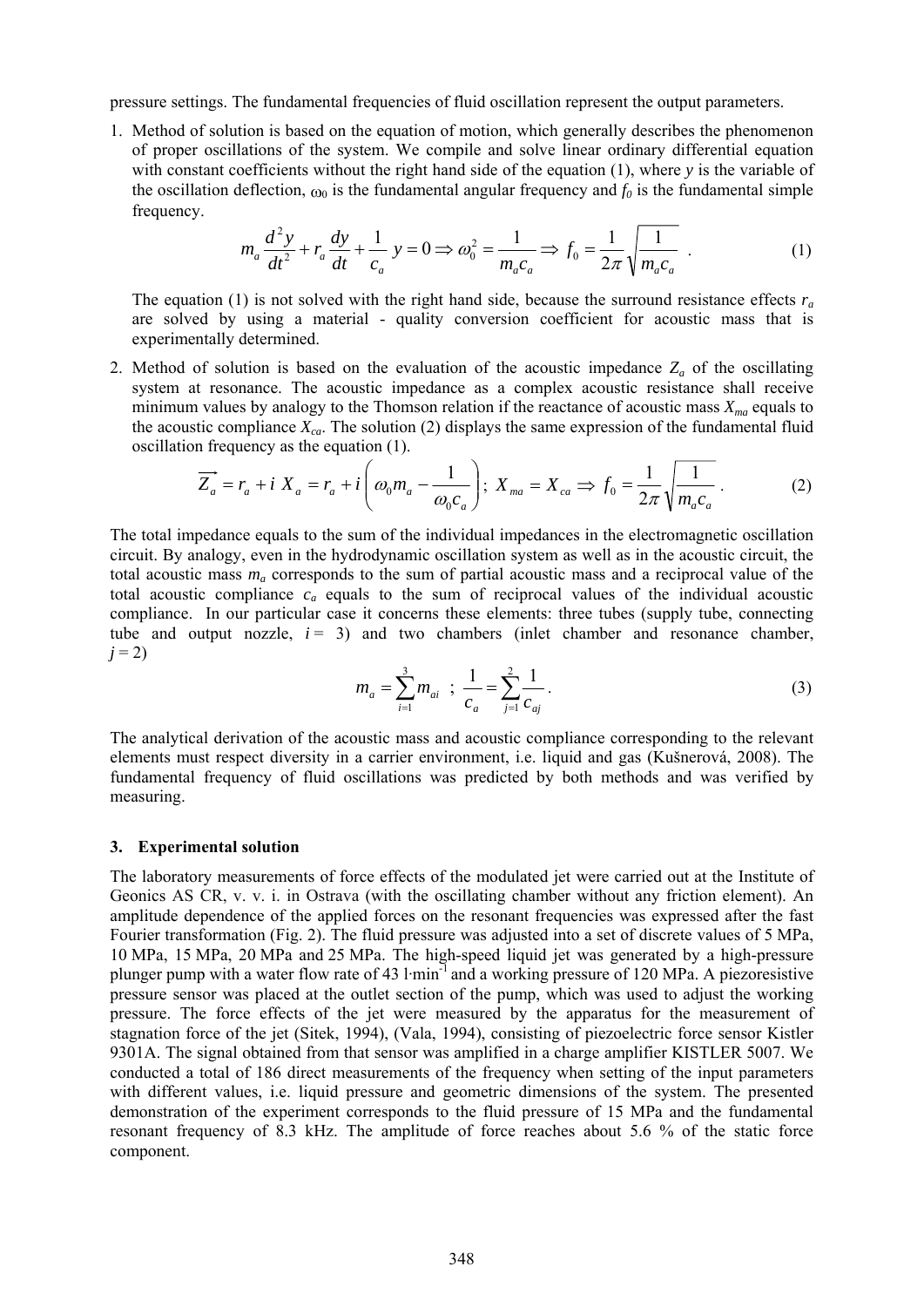

*Fig. 1: Scheme of the hydrodynamic oscillating system. 1 supply tube; 2 upper part of the inlet chamber; 3 bottom part of the inlet chamber with a conical taper working as the mechanical amplifier; 4 connecting tube; 5 pulse generator; 6 connecting tube with a conical taper working as the mechanical amplifier; 7 inlet tube of the resonance chamber; 8 resonance chamber; 9 connecting tube; 10 nozzle at the exit from the system.* 



*Fig. 2: Frequency record of the force amplitude measurement.* 

#### **4. Comparison of theoretical and experimental results**

A source of data used for the development and verification of the fundamental oscillation frequency of the hydrodynamic system was as follows: the direct measurement of the tunable geometric dimensions of elements, the adjustment of the fluid pressure, the indirect flow rate and velocity of acoustic oscillation measurement, the direct measurement of the fundamental oscillation frequency and other different indirect measurements using the tabulated values and regression calculations in Excel.

A comparison of the results of calculations and measurements (Tab. 1) is done by evaluating of the relative differences between the fundamental frequencies  $f_{ZM}$  and predicted fundamental frequencies of oscillations *f0* .

$$
\rho_{\Delta f} = \frac{|f_0 - f_{ZM}|}{f_{ZM}} 100\% \tag{4}
$$

The arithmetical mean of the partial relative differences  $\rho_{\Delta f}$  for given discrete values of pressure *p* reaches the required compliance of less than 5 %.